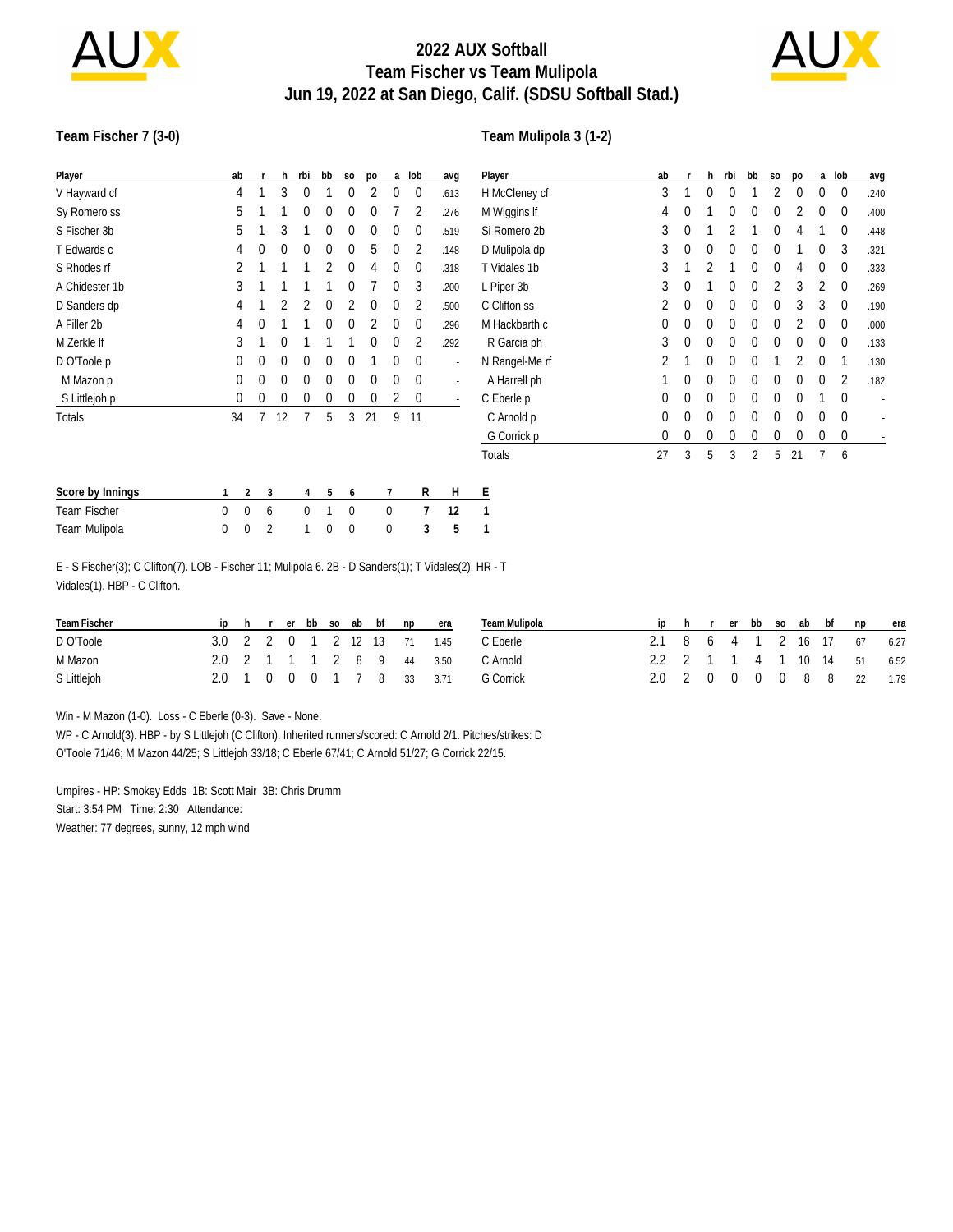

### **2022 AUX Softball Team Fischer vs Team Mulipola Jun 19, 2022 at San Diego, Calif. (SDSU Softball Stad.)**



| Score by Innings |  |  |  | 1 2 3 4 5 6 7 R H E |  |  |
|------------------|--|--|--|---------------------|--|--|
| Team Fischer     |  |  |  | 006 010 0 7 12 1    |  |  |
| Team Mulipola    |  |  |  | 0 0 2 1 0 0 0 3 5 1 |  |  |

Team Fischer starters: 1/cf V Hayward; 2/ss Sy Romero; 52/3b S Fischer; 12/c T Edwards; 6/rf S Rhodes; 4/1b A Chidester; 37/dp D Sanders; 70/2b A Filler; 18/lf M Zerkle; 3/p D O'Toole; Team Mulipola starters: 28/cf H McCleney; 25/lf M Wiggins; 32/2b Si Romero; 15/dp D Mulipola; 29/1b T Vidales; 47/3b L Piper; 20/ss C Clifton; 98/c M Hackbarth; 35/rf N Rangel-Me; 44/p C Eberle;

Team Fischer 1st - V Hayward singled to third base (2-1 KBB). Sy Romero flied out to rf to right center (0-1 K). S Fischer singled to catcher (0-0); V Hayward advanced to second. T Edwards reached on a fielder's choice to third base (3-2 KBBBK); S Fischer out at second 3b to 2b; V Hayward advanced to third. S Rhodes walked (3-2 BBKKFBFB); T Edwards advanced to second. A Chidester popped up to 2b (1-1 BF). 0 runs, 2 hits, 0 errors, 3 LOB.

Team Mulipola 1st - H McCleney struck out swinging (2-2 FBKBS). M Wiggins grounded out to ss (2-2 KBKB). Si Romero grounded out to ss (2-2 KFBFB). 0 runs, 0 hits, 0 errors, 0 LOB.

Team Fischer 2nd - D Sanders struck out looking (2-2 KBKBK). A Filler grounded out to p (1-2 KSB). M Zerkle struck out swinging (2-2 BBKKS). 0 runs, 0 hits, 0 errors, 0 LOB.

Team Mulipola 2nd - D Mulipola lined out to rf (2-2 KBKFBF). T Vidales popped up to p (1-1 BK). L Piper struck out looking (2-2 BBKFFFFK). 0 runs, 0 hits, 0 errors, 0 LOB.

Team Fischer 3rd - V Hayward singled to left center (0-1 K). Sy Romero singled to second base (2-0 BB); V Hayward advanced to second. S Fischer singled to center field (2-2 BKBS); Sy Romero advanced to second; V Hayward advanced to third. T Edwards popped up to 3b (3-2 FFBBB). S Rhodes reached on a fielding error by ss, RBI (1-2 KKB); S Fischer advanced to second; Sy Romero advanced to third; V Hayward scored. A Chidester singled to center field, RBI (1-1 BK); S Rhodes advanced to second; S Fischer advanced to third; Sy Romero scored. D Sanders doubled down the rf line, 2 RBI (2-1 BBK); A Chidester advanced to third; S Rhodes scored; S Fischer scored, unearned. A Filler singled up the middle, RBI (0-1 F); D Sanders advanced to third; A Chidester scored. C Arnold to p for C Eberle. M Zerkle reached on a fielder's choice to second base, RBI (0-0); A Filler out at second 2b to ss; D Sanders scored, unearned. V Hayward singled to left field (0-1 K); M Zerkle advanced to second. Sy Romero lined out to 2b (1-1 BK). 6 runs, 7 hits, 1 error, 2 LOB.

Team Mulipola 3rd - C Clifton reached on a fielding error by 3b (2-2 KFFBB). R Garcia pinch hit for M Hackbarth. R Garcia flied out to cf (1-0 B). N Rangel-Me reached on a fielder's choice to shortstop (3-2 KBBFB); C Clifton out at second ss to 2b. H McCleney walked (3-2 BFFBFBB); N Rangel-Me advanced to second. M Wiggins singled to first base (1-2 BFKF); H McCleney advanced to second; N Rangel-Me advanced to third. Si Romero singled up the middle, 2 RBI (1-2 FBK); M Wiggins advanced to second; H McCleney scored, unearned; N Rangel-Me scored, unearned. D Mulipola flied out to rf (2-2 KKBFBF). 2 runs, 2 hits, 1 error, 2 LOB.

Team Fischer 4th - D Mulipola to c. R Garcia to dp. S Fischer lined out to ss (2-0 BB). T Edwards fouled out to rf (0-2 KF). S Rhodes walked (3-2 BBFBKB). A Chidester walked (3-1 BBBKB); S Rhodes advanced to second. D Sanders struck out looking (0-2 KFFK). 0

runs, 0 hits, 0 errors, 2 LOB.

Team Mulipola 4th - M Mazon to p for D O'Toole. T Vidales homered to left field, RBI (0-0). L Piper singled through the right side (1-1 KB). C Clifton flied out to cf (3-2 BFFBFB). R Garcia lined out to rf (1-2 FKB). N Rangel-Me struck out swinging (2-2 KBKBS). 1 run, 2 hits, 0 errors, 1 LOB.

Team Fischer 5th - A Filler flied out to lf to left center (1-1 FB). M Zerkle walked (3-2 BBKKBB). M Zerkle advanced to second on a wild pitch. V Hayward walked (3-2 KBBFBB). Sy Romero popped up to ss (0-0). S Fischer singled up the middle, RBI (2-1 BBF); V Hayward advanced to second; M Zerkle scored. T Edwards flied out to lf (2-1 BBF). 1 run, 1 hit, 0 errors, 2 LOB.

Team Mulipola 5th - H McCleney struck out looking (3-2 BKKBFBFK). M Wiggins grounded out to ss (2-2 BFBFF). Si Romero walked (3-0 BBBB). D Mulipola lined out to rf to right center (3-2 KBFBB). 0 runs, 0 hits, 0 errors, 1 LOB.

Team Fischer 6th - G Corrick to p for C Arnold. S Rhodes singled through the left side (1-0 B). A Chidester reached on a fielder's choice to shortstop (1-0 B); S Rhodes out at second ss to 2b. D Sanders singled through the right side (0-2 SKF); A Chidester advanced to second. A Filler fouled out to 1b (3-1 BBBK). M Zerkle reached on a fielder's choice to shortstop (0-1 K); D Sanders advanced to second; A Chidester out at third ss to 3b. 0 runs, 2 hits, 0 errors, 2 LOB.

Team Mulipola 6th - S Littlejoh to p for M Mazon. T Vidales doubled to right center (0-0). L Piper struck out looking (3-2 SBBFBK). C Clifton hit by pitch (3-1 BBBK). R Garcia reached on a fielder's choice to shortstop (0-0); C Clifton out at second ss to 2b; T Vidales advanced to third. A Harrell pinch hit for N Rangel-Me. A Harrell grounded out to p (0-0). 0 runs, 1 hit, 0 errors, 2 LOB.

Team Fischer 7th - N Rangel-Me to rf for A Harrell. V Hayward grounded out to ss (0-0). Sy Romero lined out to 3b (1-0 B). S Fischer grounded out to 3b (1-2 KFB). 0 runs, 0 hits, 0 errors, 0 LOB.

Team Mulipola 7th - H McCleney grounded out to ss (3-2 KBFBBFF). M Wiggins grounded out to p (3-2 KBBBF). Si Romero grounded out to ss (2-2 FBFB). 0 runs, 0 hits, 0 errors, 0 LOB.